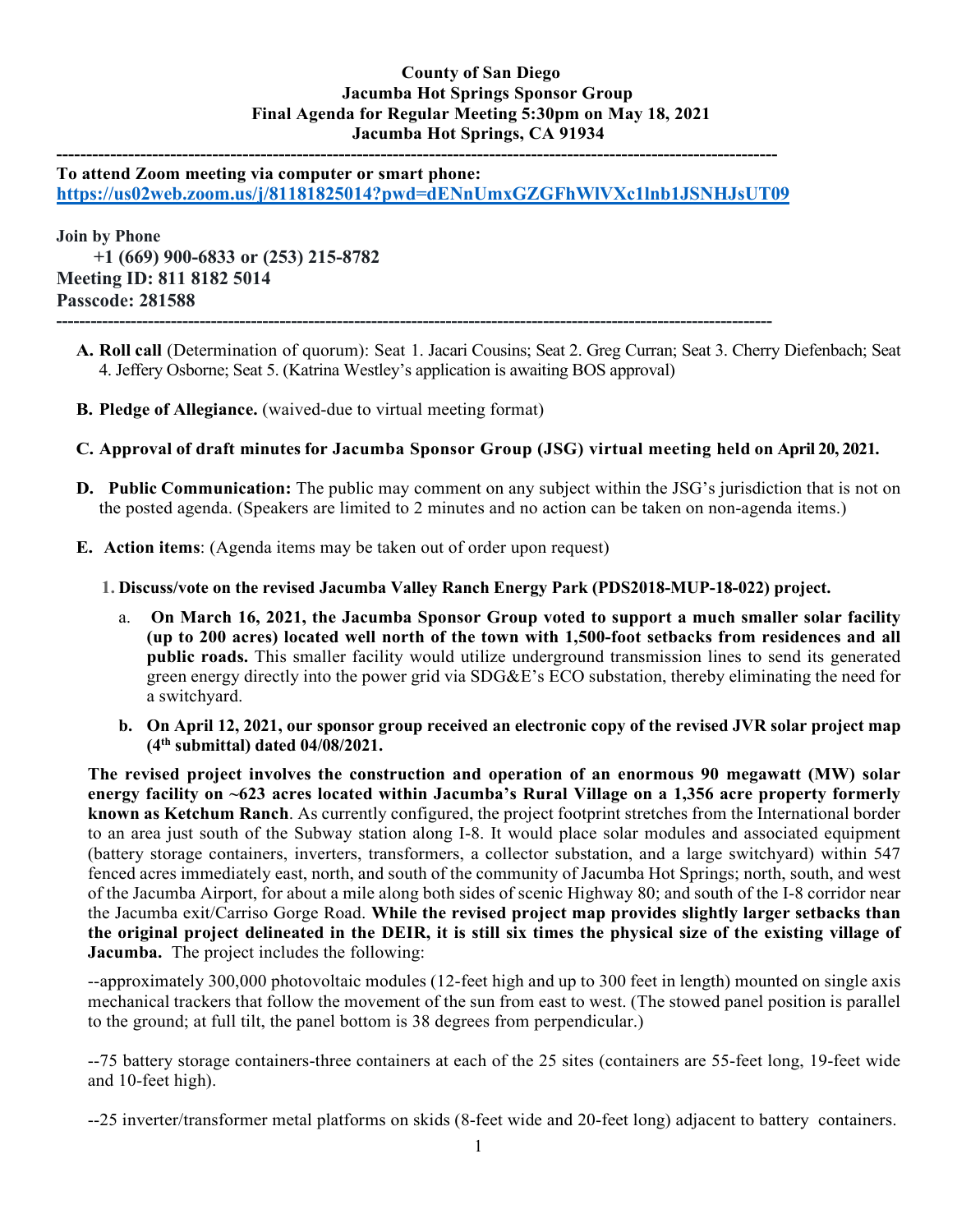--5,000-feet of underground electrical collection system.

--an on-site collector substation (152-feet by 180-feet) and a 200-foot-long 65-foot-high overhead slack span transmission line that connects the collector substation to the switchyard.

--a 138kV switchyard (3.2-acres) adjacent to the collector substation with 1,860-feet of overhead transmission lines strung on (five) 70-115 feet high steel poles which will loop the switchyard into the existing SDG&E Boulevard-East County Transmission Line. This project is described as an "interim" land use with the project life projected as 35-37 years. Given that the switchyard will be turned over to SDG&E at the decommissioning of the solar project, it is likely to be followed by another industrial scale energy project. This essentially eliminates any expansion of the town and the possibility of a future international border crossing at Jacumba. (Below is photo of a solar project switchyard.)



--The MUP project area will be enclosed with a 6-foot high slatted chain-link fence with three strands of barbed wire on top, and high voltage signage. Because the MUP area south of Old Hwy 80 has historically been prone to flooding, solar panels within that area may be raised as much as five feet above grade and flood fencing will be used. (Below is a photo of a non-tracking or fixed solar project currently under construction. A slatted fence does not adequately screen even these modules which have not been elevated five feet above grade.)